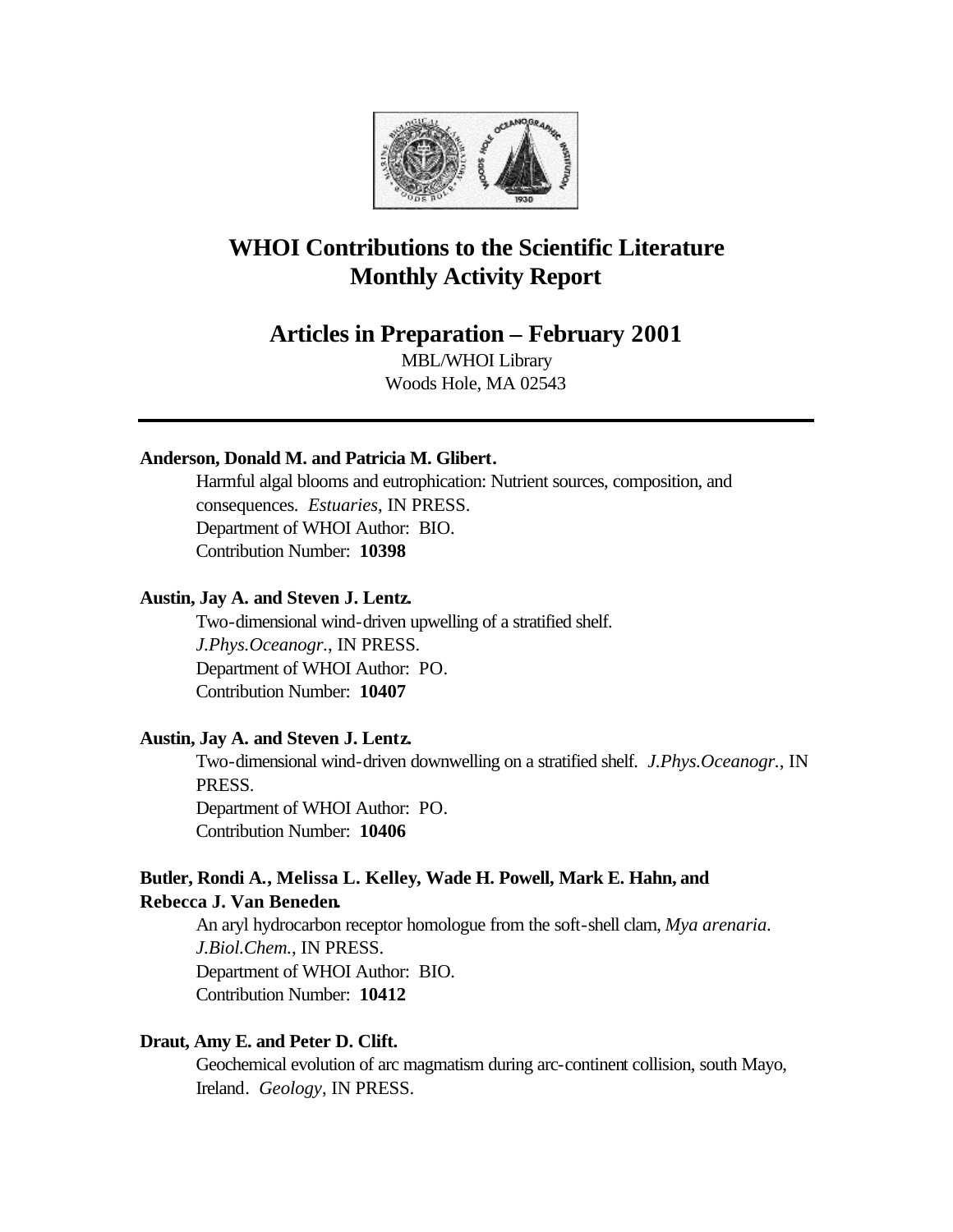Department of WHOI Author: GEOL. Contribution Number: **10404**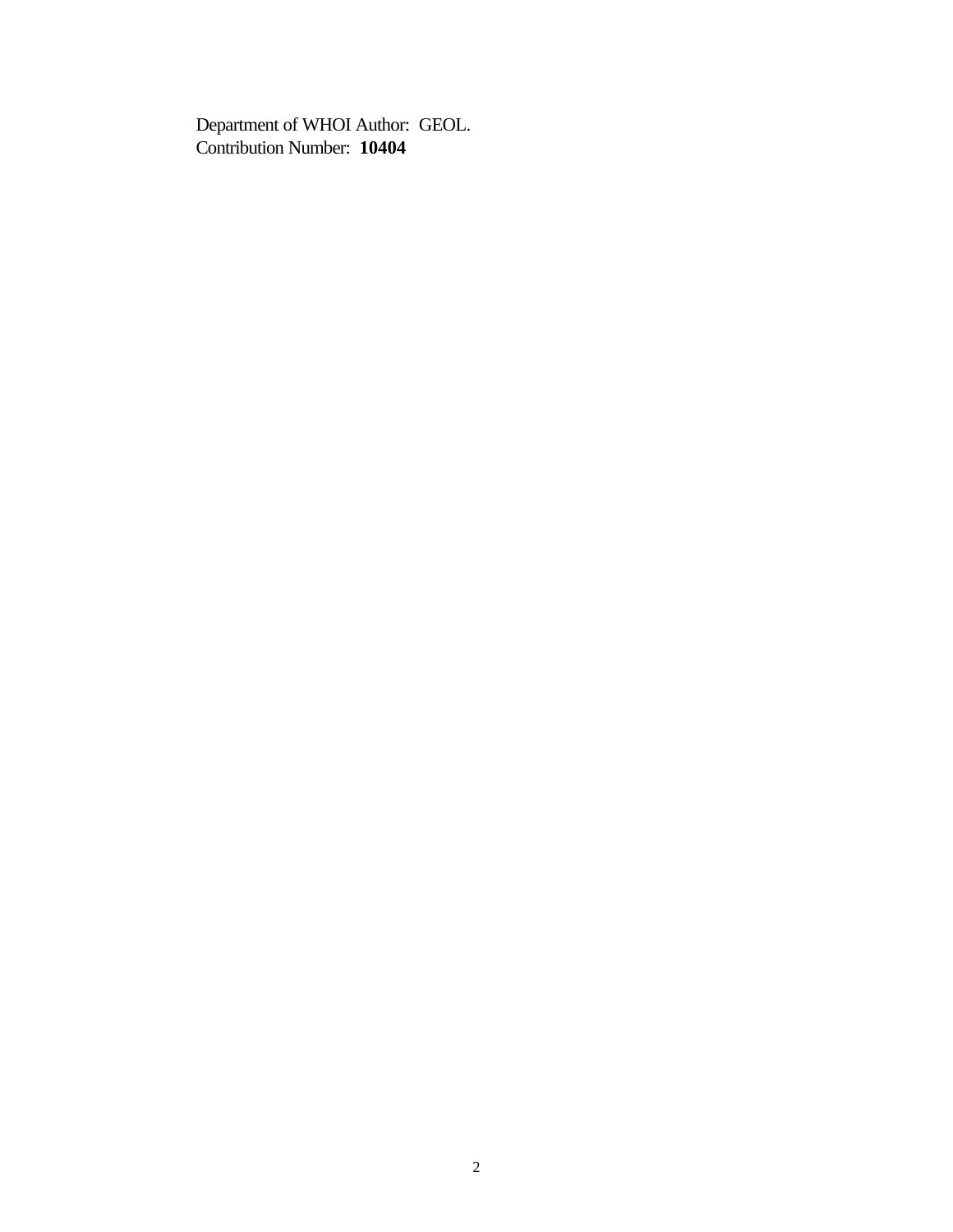#### **Jensen, Brenda A. and Mark E. Hahn.**

cDNA cloning and characterization of a high affinity aryl hydrocarbon receptor in a cetacean, the beluga, *Delphinapterus leucas*. *Toxicol.Sci.*, IN PRESS. Department of WHOI Author: BIO. Contribution Number: **10403**

#### **Plueddemann, A. J., E. A. Terray, and R. Merewether.**

Design and performance of a self-contained fan-beam ADCP. *IEEE J.Ocean.Eng.*, IN PRESS. Department of WHOI Author: PO. and AOPE. Contribution Number: **10405**

#### **Roemmich, Dean, John Gilson, Bruce Cornuelle, and Robert Weller.**

The mean and time-varying meridional transport of heat at the tropical/subtropical boundary of the North Pacific Ocean. *J.Geophys.Res.*, IN PRESS. Department of WHOI Author: PO. Contribution Number: **10408**

#### **Shimeta, Jeff, Victoria R. Starczak, Aladipo M. Ashiru, and Cheryl Ann Zimmer.**

Influence of benthic boundary-layer flow on feeding rates of ciliates and flagellates at the sediment-water interface. *Limnol.Oceanogr.*, IN PRESS. Department of WHOI Author: AOPE. Contribution Number: **10402**

### **Teske, Andreas P. and David A. Stahl.**

Microbial mats and biofilms: Evolution structure and function of fixed microbial communities. In: *Biodiversity of Microbial Life Foundation of Earth's Biosphere.*  James T. Staley and Anna-Louise Reysenbach, eds., IN PRESS. Department of WHOI Author: BIO. Contribution Number: **10399**

#### **Thorrold, Simond R. and Jonathan A. Hare.**

Otolith applications in reef fish ecology. In: *Ecology of Fisheson Coral Reefs*. P. F. Sale, ed*.*, IN PRESS. Department of WHOI Author: BIO. Contribution Number: **10400**